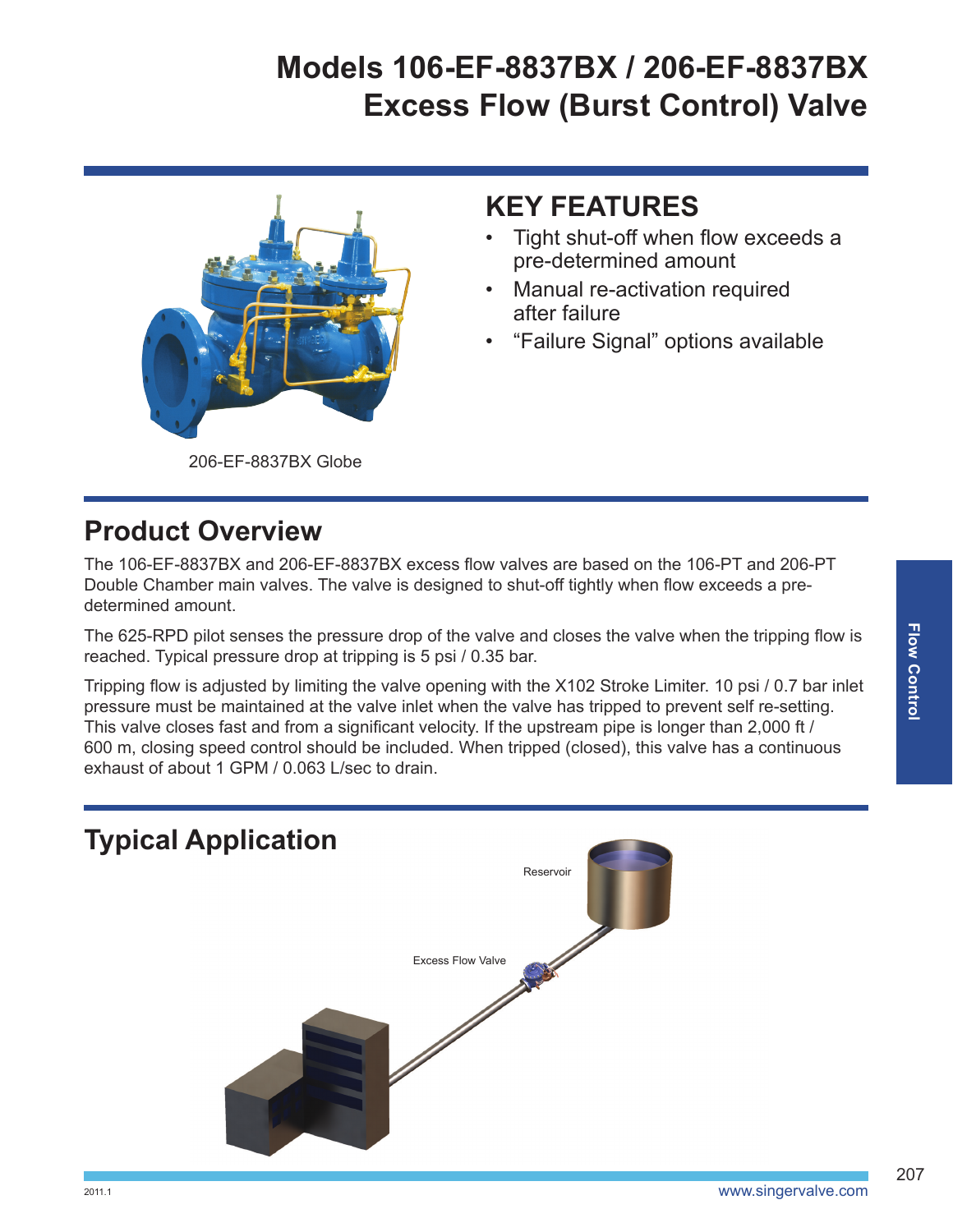# **Models 106-EF-8837BX / 206-EF-8837BX Excess Flow (Burst Control) Valve**

## **Schematic Drawing**



- 1. Model 106-PT-EF / 206-PT-EF Main Valve c/w X102 Stroke Limiter
- 2. Strainer
- 3. Model 625-RPD Normally Closed Pilot
- 4. Fixed Restriction 1/16 in / 1.6 mm (4A, 4B)
- 5. ASCO Model V0122 Check Valve

# **Specifications**

- The valve shall be Singer Model 106-EF-8837BX or 206-EF-8837BX, size " \_\_\_", ANSI Class 150 (ANSI 300, ANSI flanges drilled to ISO PN 10 / 16 / 25 / 40) globe / angle style valve. Assembly shall be according to Schematic A-8837BX. Performance Requirements: The valve must trip consistently within 5 % of the nominal tripping flow and will consistently not trip at 90% of the nominal tripping flow.
- Refer to Main Valve section, see page 11, 106-PT or 206-PT for detailed information pertaining to valve sizes and materials, selection criteria and specifications.
- Refer to Pilot and Accessories section, see page 249, Model 625-RPD Normally Closed Pilot for detailed information pertaining to materials and specifications.

## **Selection Summary**

- 1. Confirm that the application calls for a valve that closes and remains closed if the flow momentarily exceeds the set-point, regardless of what the cause of the high flow is.
- 2. Using sizing charts for fully open valves, select a valve size and model that has a higher flow at 5 psi / 0.345 bar pressure drop than any anticipated tripping flow. Consider both 106 and 206 style valves. Avoid over-sizing.
- 3. Remember that this valve closes fast and from a significant velocity. Closing Speed Control may be required.
- 4. A drain may be required in chamber due to continuous exhaust when valve has tripped.
- 5. Ensure that flange pressure rating exceeds maximum operating pressure.

208